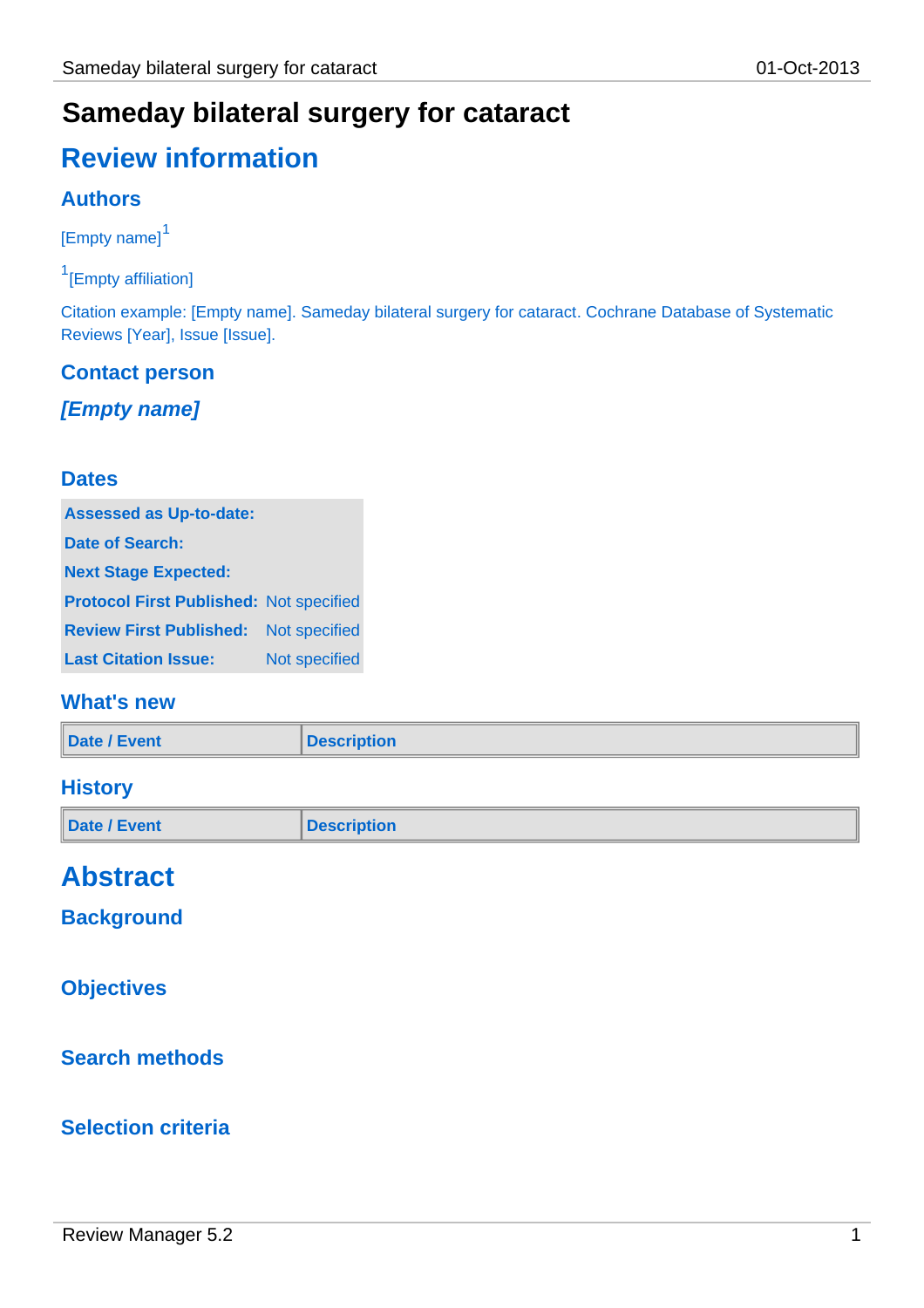### **Results**

**Authors' conclusions**

### **Plain language summary**

**[Plain language title]** [Summary text]

**Background**

**Description of the condition**

**Description of the intervention**

**How the intervention might work**

**Why it is important to do this review**

## **Objectives**

### **Methods**

### **Criteria for considering studies for this review**

#### *Types of studies*

**Immediate sequential bilateral surgery/same day sequential surgery.**

10) Risks/advantages of performing surgery on both eyes on the same day for "normal" patients (i.e. not mentally impaired or senile)

P: Patients with age-related cataract

I: Immediate sequential bilateral surgery versus surgery on both eyes on separate dates

C: Risk of endophthalmitis, post-operative anisometropia, patient satisfaction

O: Endophthalmitis rates. Postoperative anisometropia (>3 diopters difference spherical equivalent). Subjective satisfaction assessed by validated questionnaires. Serious adverse events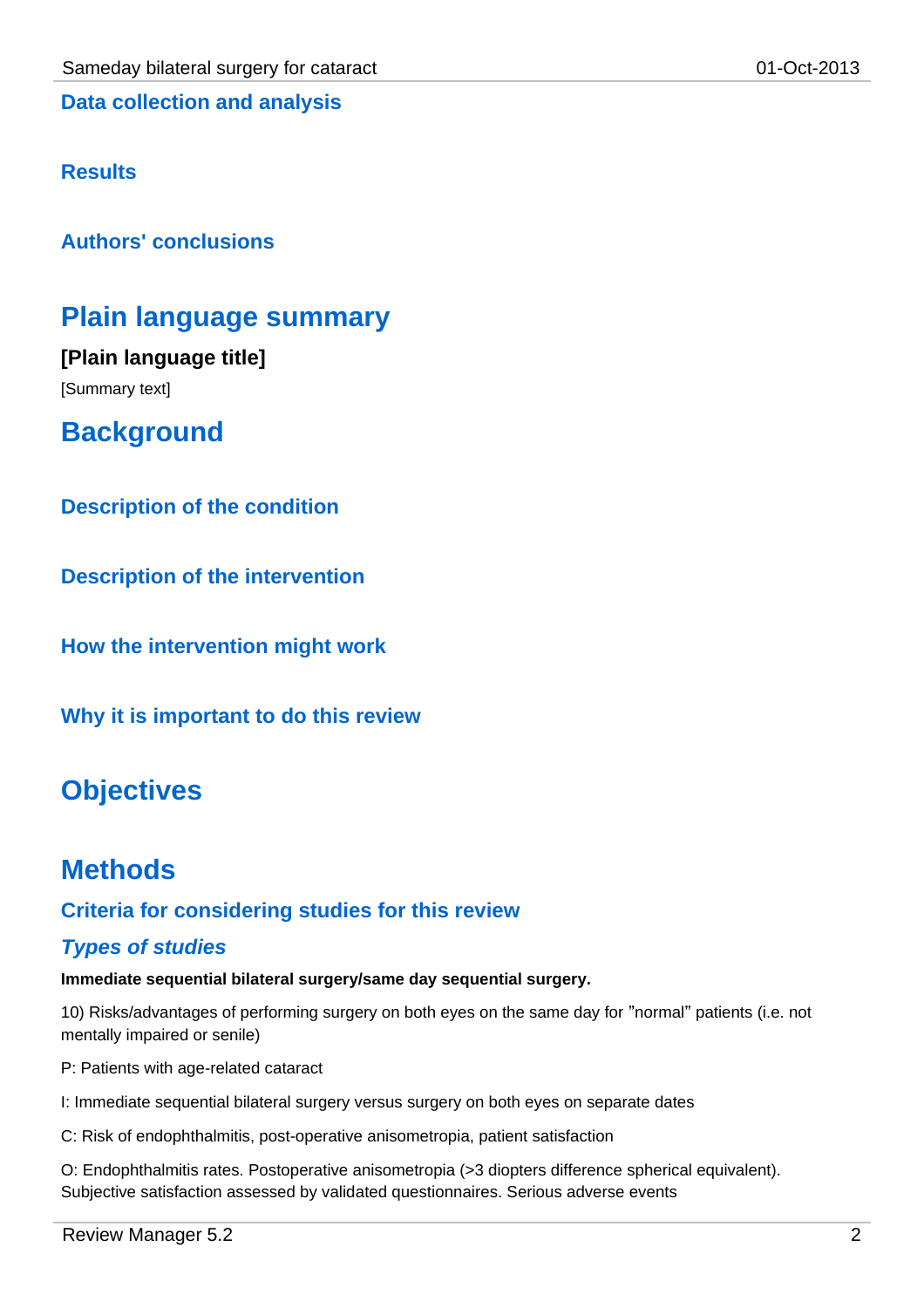*Types of participants*

*Types of interventions*

*Types of outcome measures*

Primary outcomes

Secondary outcomes

**Search methods for identification of studies**

*Electronic searches*

*Searching other resources*

**Data collection and analysis**

*Selection of studies*

*Data extraction and management*

*Assessment of risk of bias in included studies*

*Measures of treatment effect*

*Unit of analysis issues*

*Dealing with missing data*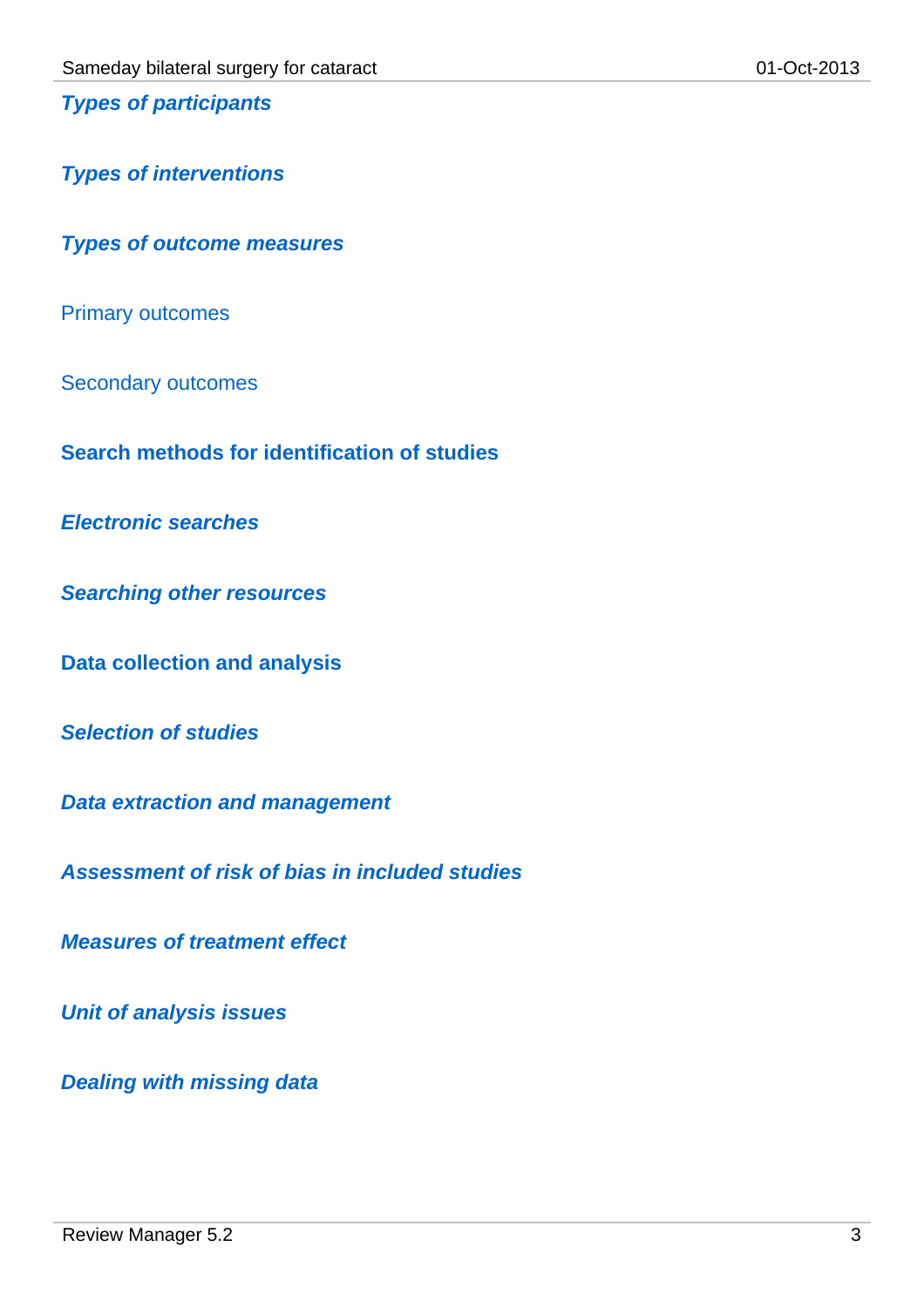*Assessment of heterogeneity*

*Assessment of reporting biases*

*Data synthesis*

*Subgroup analysis and investigation of heterogeneity*

*Sensitivity analysis*

### **Results**

**Description of studies**

*Results of the search*

*Included studies*

*Excluded studies*

**Risk of bias in included studies**

*Allocation (selection bias)*

*Blinding (performance bias and detection bias)*

*Incomplete outcome data (attrition bias)*

*Selective reporting (reporting bias)*

*Other potential sources of bias*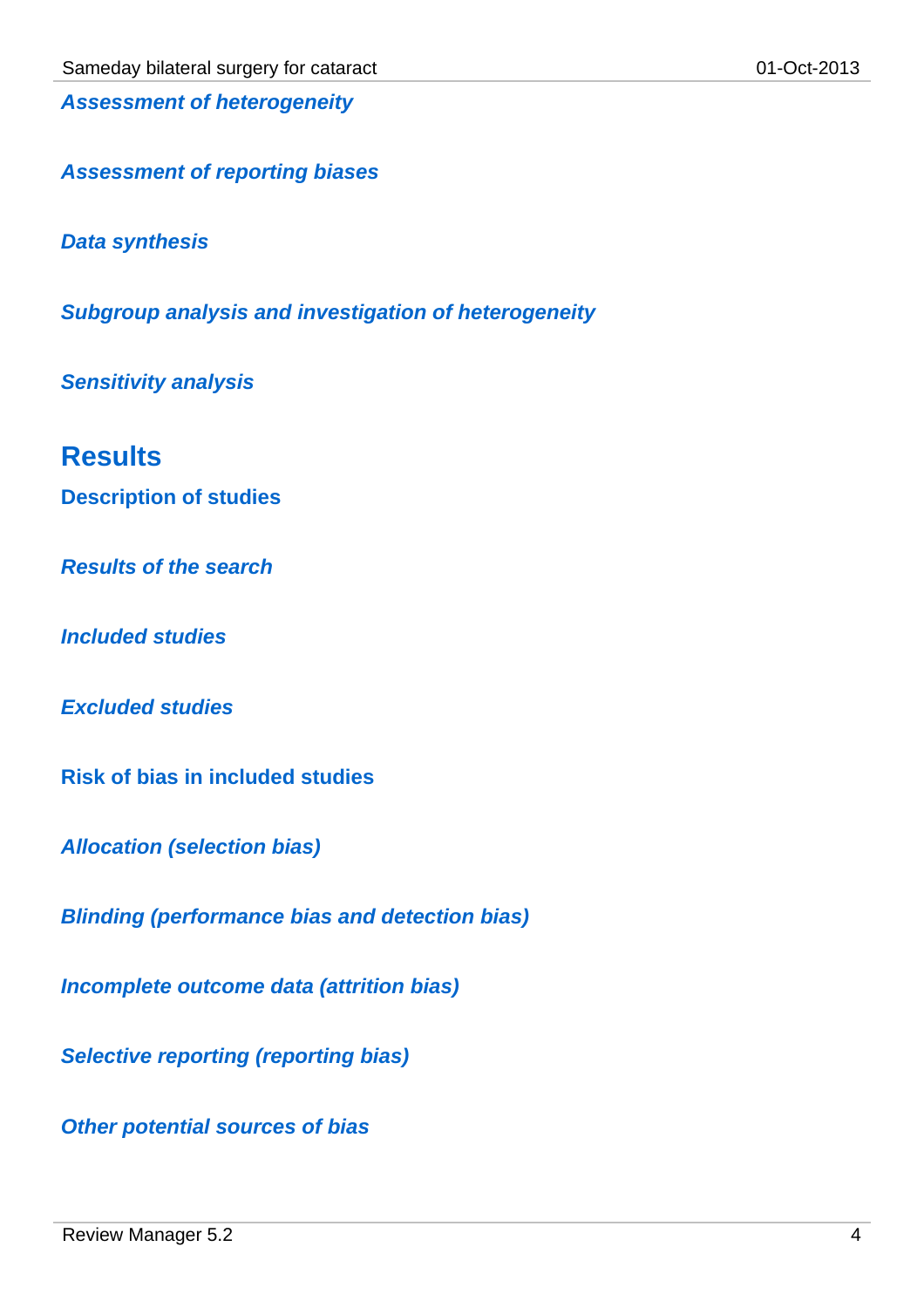**Effects of interventions**

## **Discussion**

**Summary of main results**

**Overall completeness and applicability of evidence**

**Quality of the evidence**

**Potential biases in the review process**

**Agreements and disagreements with other studies or reviews**

**Authors' conclusions Implications for practice**

**Implications for research**

**Acknowledgements**

**Contributions of authors**

**Declarations of interest**

**Differences between protocol and review**

**Published notes**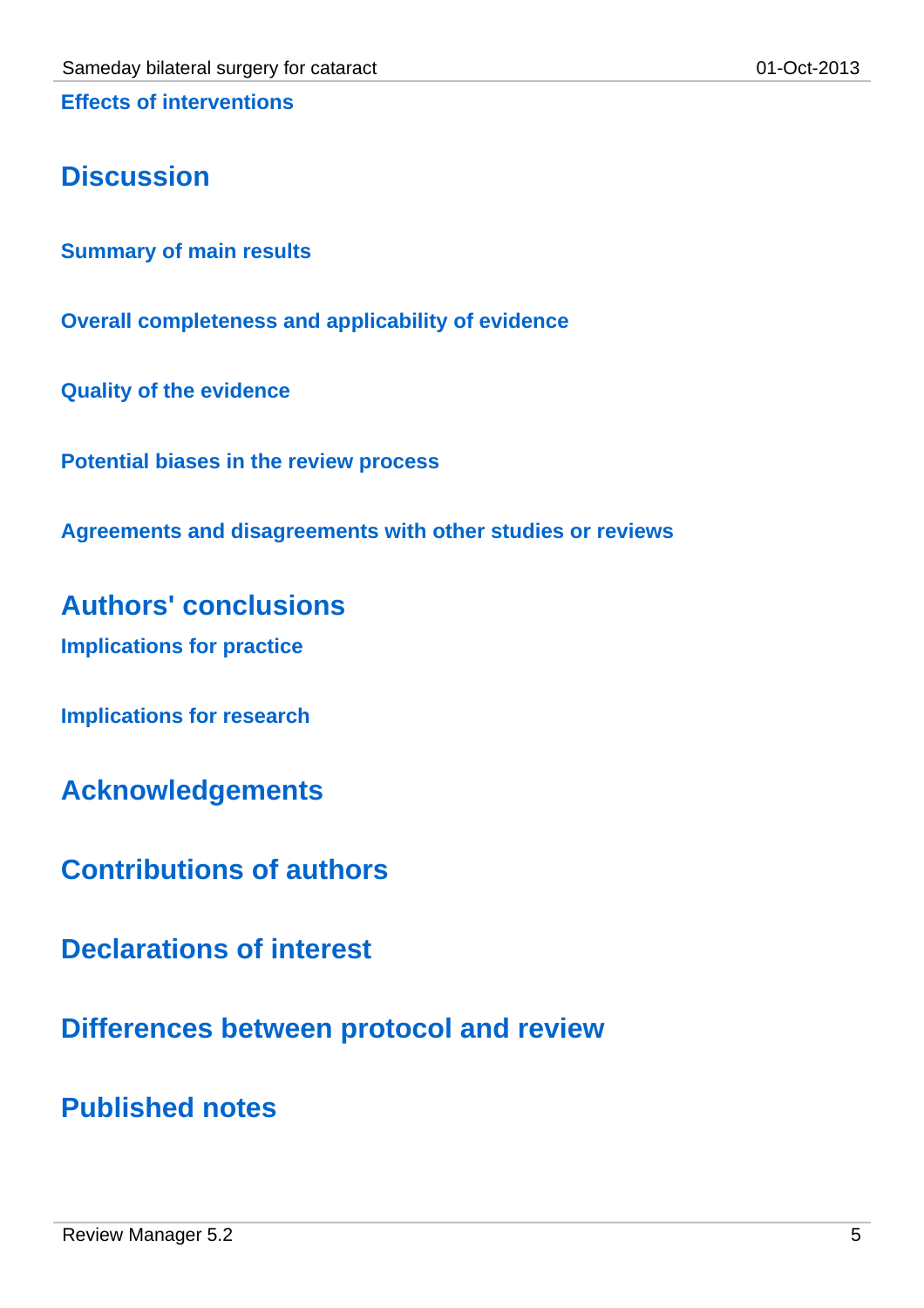## **Characteristics of studies**

### **Characteristics of included studies**

### *Lundström 2006*

| <b>Methods</b>       | <b>RCT</b><br>Compares self-assessed visual function and visual acuity in patients receiving<br>same-day bilateral cataract surgery or bilateral cataract surgery on different dates                                                                                                                                                                                                                                                                                                                                  |
|----------------------|-----------------------------------------------------------------------------------------------------------------------------------------------------------------------------------------------------------------------------------------------------------------------------------------------------------------------------------------------------------------------------------------------------------------------------------------------------------------------------------------------------------------------|
| <b>Participants</b>  | Country and clinic: Blekinge Hospital, Karlskrona, Sweden<br>Patients with age-related cataract receiving phacoemulsification.<br>Demographics of Group 1: n= 50, mean age 72.5 yrs, 54.0 % women, median VA<br>0.6/0.6 (right/left eye) prior to surgery<br>Demographics of Group 2: n= 46, mean age 72.5 yrs, 54.3% women, median VA<br>0.6/0.6 (right/left eye) prior to surgery<br>No of patients excluded after randomization: 6% in Group 1, 10.9% in Group 2<br>No of patients lost to follow-up: not reported |
| <b>Interventions</b> | Group 1: immediate sequential bilateral cataract surgery<br>Group 2: sequential bilateral cataract surgery delayed by 2 months                                                                                                                                                                                                                                                                                                                                                                                        |
| <b>Outcomes</b>      | Visual acuity was 0.8 or better in 91.5% of patients in Group 1 and 91.3% of<br>patients in Group 2. Two months after surgery total disability score<br>(Catquest-score) was 7.0 in Group 1 and 7.0 in Group 2.                                                                                                                                                                                                                                                                                                       |
| <b>Notes</b>         | only means are presented, no standarddeviations postoperative anisometropia<br>not noted. email to author<br>The study was supported by the County Council of Blekinge. No conflicts of<br>interests noted                                                                                                                                                                                                                                                                                                            |

### Risk of bias table

| <b>Bias</b>                                                         | <b>Authors'</b><br>judgement | <b>Support for judgement</b>                                                                                                                                                                                                  |
|---------------------------------------------------------------------|------------------------------|-------------------------------------------------------------------------------------------------------------------------------------------------------------------------------------------------------------------------------|
| Random sequence generation<br>(selection bias)                      |                              | Unclear risk The patients were randomly assigned to ISCS or to DSCS".<br>No further description of randomization procedure                                                                                                    |
| <b>Allocation concealment</b><br>(selection bias)                   | Unclear risk                 | Not described in paper                                                                                                                                                                                                        |
| <b>Blinding of participants and</b><br>personnel (performance bias) | <b>High risk</b>             | Not possible to blind patients or personnel to whether the<br>patient had both eyes operated on the same day or on two<br>different dates.                                                                                    |
| <b>Blinding of outcome</b><br>assessment (detection bias)           | Unclear risk                 | Not reported                                                                                                                                                                                                                  |
| Incomplete outcome data<br>(attrition bias)                         |                              | Unclear risk High rate of exclusions after randomization/drop-outs<br>(8/96=8.3%), not possible to assess whether this influenced<br>the outcome since the characteristics of drop-outs were not<br>compared to non-drop-outs |
| Selective reporting (reporting<br>bias)                             | Low risk                     | Important outcomes are reported                                                                                                                                                                                               |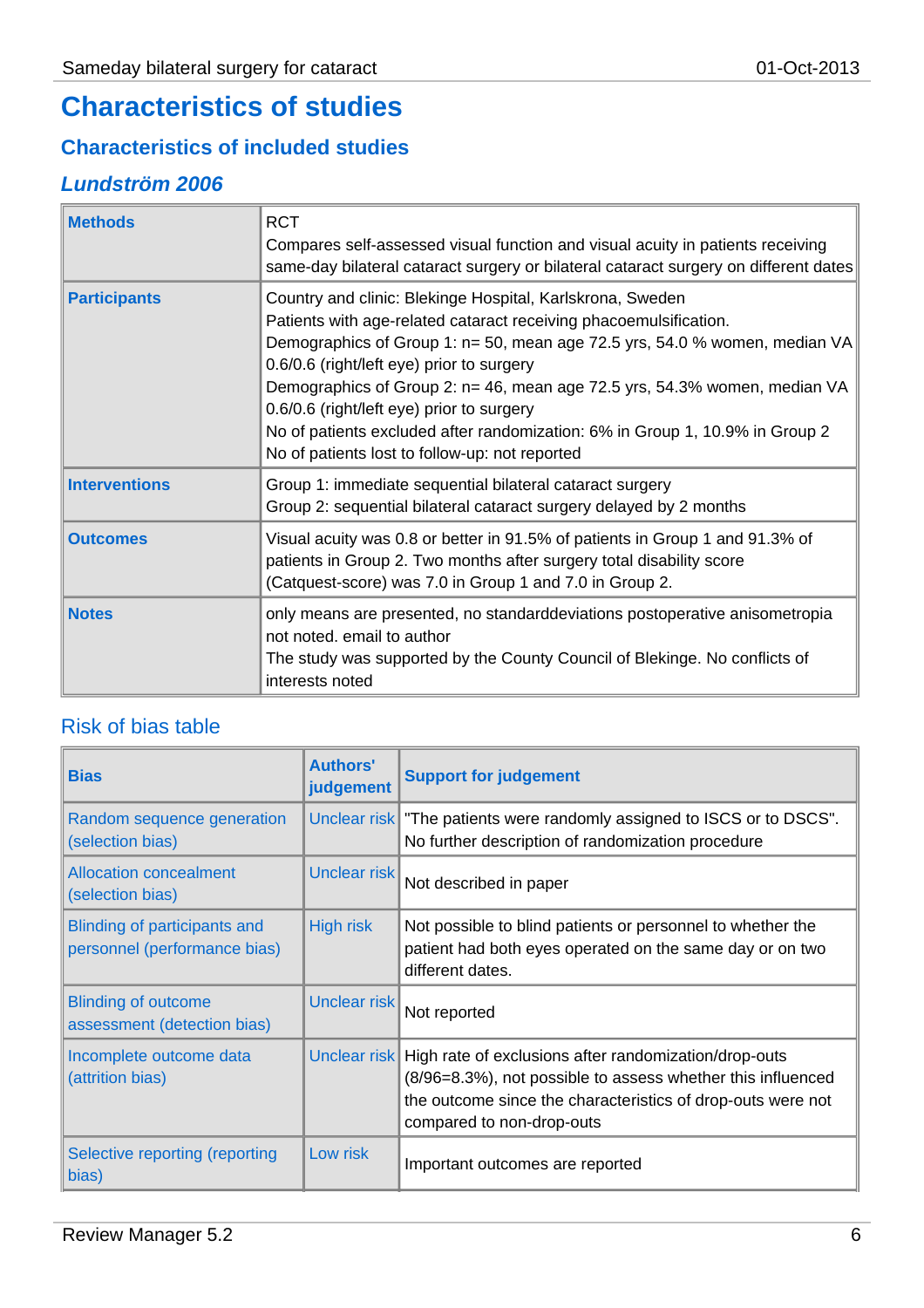|  | ther bias |
|--|-----------|
|  |           |

### *Sarikkola 2011*

| <b>Methods</b>       | <b>RCT</b><br>Compares visual outcome, patient satisfaction, complication rates and<br>postoperative anisometropi in patients randomized to immediate sequential<br>bilateral or delayed sequential bilateral cataract surgery                                                                                                                                                                                                                                                    |
|----------------------|-----------------------------------------------------------------------------------------------------------------------------------------------------------------------------------------------------------------------------------------------------------------------------------------------------------------------------------------------------------------------------------------------------------------------------------------------------------------------------------|
| <b>Participants</b>  | Country and clinic: Helsinki University Eye Hospital, Helsinki, Finland<br>Patients with age-related cataract undergoing phacoemulsification<br>Demographics of Group 1: mean (SD) age 75.3 (7.9), 73.6% women, preop<br>CDVA (median) 20/60<br>Demographics of Group 2: mean (SD) age 75.0 (8.1), 74.3% women, preop<br>CDVA (median) 20/60<br>No of patients excluded after randomization: 4% in Group 1 and 2.7% in Group 2<br>No of patients lost to follow-up: 3.2% in total |
| <b>Interventions</b> | Group 1: immediate sequential bilateral cataract surgery<br>Group 2: delayed sequential bilateral cataract surgery                                                                                                                                                                                                                                                                                                                                                                |
| <b>Outcomes</b>      | Postoperatively satisfaction with vision (VF-7) was 24.3 (21.0) in Group 1 and<br>23.8 (19.2) in Group 2. Rate of any complications (intraoperatively up to 1<br>months postop) was 106/493 in Group 1 and 124/506 in Group 2. The rate of<br>serious complications (wound leak, corneal edema, cystoid macular edema,<br>endophthalmitis) was 9/493 in Group 1 and 9/506 in Group 2. CDVA was 20/25<br>or better in 376/493 in Group 1 and 336/506 in Group 2                    |
| <b>Notes</b>         | email to author on post-op VA<br>The study was supported by private and public research grants. No conflict of<br>interests reported                                                                                                                                                                                                                                                                                                                                              |

### Risk of bias table

| <b>Bias</b>                                                         | <b>Authors'</b><br>judgement | <b>Support for judgement</b>                                                                                                      |
|---------------------------------------------------------------------|------------------------------|-----------------------------------------------------------------------------------------------------------------------------------|
| Random sequence generation<br>(selection bias)                      | Low risk                     | "Randomization was performed using sealed envelopes after<br>the preoperative examination"                                        |
| <b>Allocation concealment</b><br>(selection bias)                   |                              | Unclear risk   Patients (and staff) knew after the preoperative assessment<br>but before the surgery to which group they belonged |
| <b>Blinding of participants and</b><br>personnel (performance bias) | <b>High risk</b>             | Not possible to blind patients or personnel to who had<br>same-day or different day surgery                                       |
| <b>Blinding of outcome</b><br>assessment (detection bias)           | Unclear risk                 | Not reported                                                                                                                      |
| Incomplete outcome data<br>(attrition bias)                         | Low risk                     | 96.0% in Group 1 and 97.3% in Group 2 were treated per<br>protocol. 491/507 randomized patients had 1 month follow-up             |
| Selective reporting (reporting<br>bias)                             | Low risk                     | Important outcomes were reported                                                                                                  |
| Other bias                                                          | Low risk                     | Not likely in this study                                                                                                          |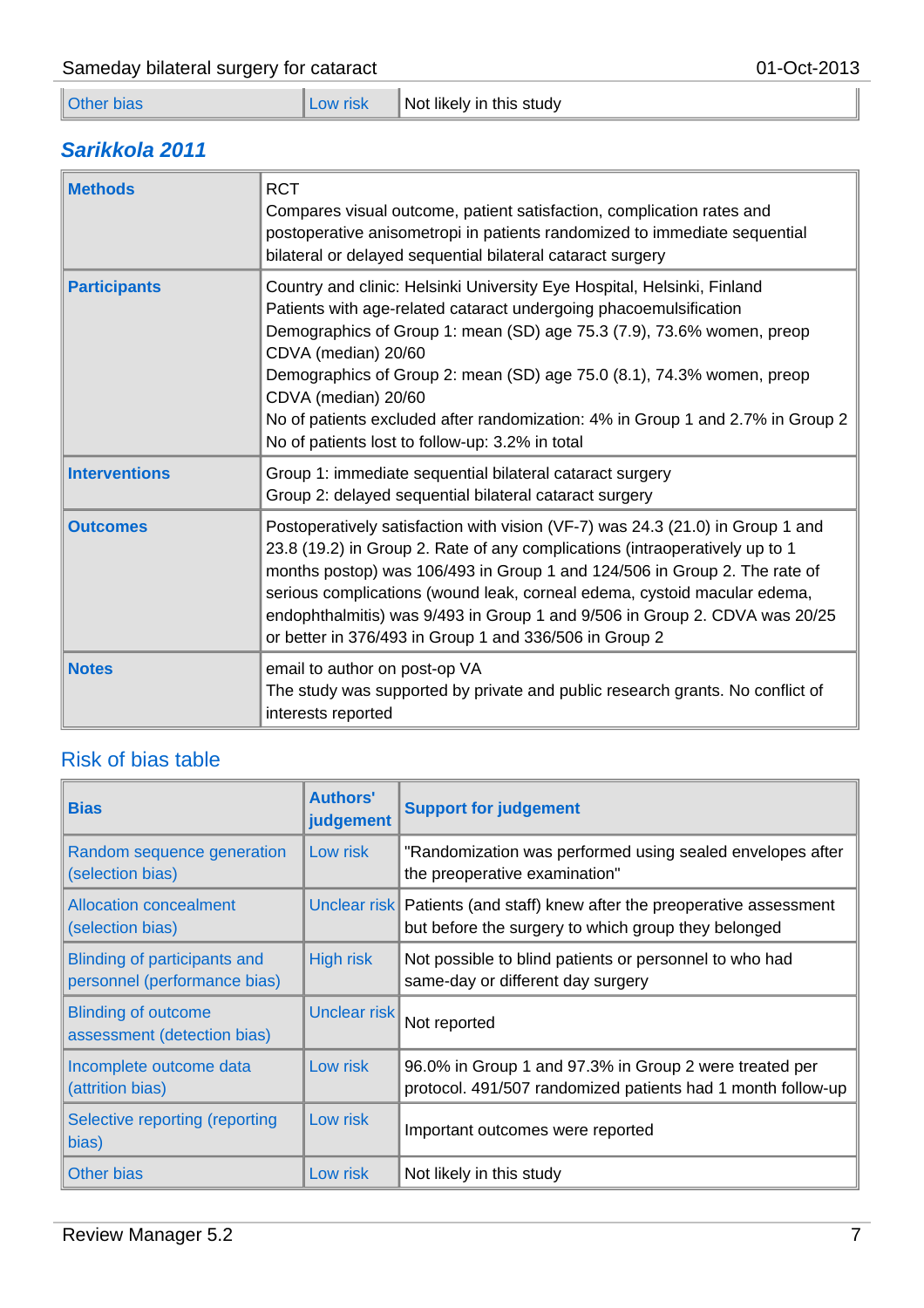### *Serrano-Aguilar 2012*

 $\overline{a}$ 

| <b>Methods</b>       | <b>RCT</b><br>Compares postsurgical complications, visual acuity and self-perceived visual<br>function after immediate sequential of delayed sequential bilataralt cataract sugery                                                                                                                                                                                                                                                                                                                |
|----------------------|---------------------------------------------------------------------------------------------------------------------------------------------------------------------------------------------------------------------------------------------------------------------------------------------------------------------------------------------------------------------------------------------------------------------------------------------------------------------------------------------------|
| <b>Participants</b>  | Country and clinic: multiple clinics in the Canary Islands, Spain<br>Patients with age-related cataract receiving phacoemulsification<br>Demographics of Group 1: mean (SD) age 72.9 (8.2), 61.2 % women, preop<br>CDVA (median) 20/100<br>Demographics of Group 2: mean (SD) age 71.7 (7.9), 60.5% women, preop<br>CDVA (median) 20/100<br>No of patients excluded after randomization: 5.0% in Group 1 and 3.7% in Group 2<br>No of patients lost to follow-up: 0 patients at 1 month follow-up |
| <b>Interventions</b> | Group 1: immediate sequential bilateral cataract surgery<br>Group 2: delayed sequential bilataral cataract surgery                                                                                                                                                                                                                                                                                                                                                                                |
| <b>Outcomes</b>      | Postoperative visual acuity was only reported as median values. Rate of any<br>complications (intra- and postop + dry eyes) was 39/834 in Group 1 and 59/780<br>in Group 2. Rate of serious complications (wound leak, corneal edema, cystoid<br>macular edema, endophthalmitis) was 10/834 in Group 1 versus 3/780 in Group<br>2. Visual function score (VF-14 questionnaire) was 93.3 (12.8) in Group 1 and<br>95.8 (8.5) in Group 2 one month after surgery on the last eye.                   |
| <b>Notes</b>         | email was sent to author to provide means and standard deviations on<br>postoperative visual acuities<br>The study was supported by public research grants                                                                                                                                                                                                                                                                                                                                        |

### Risk of bias table

| <b>Bias</b>                                                         | <b>Authors'</b><br>judgement | <b>Support for judgement</b>                                                                                                                                                                                                                                                                                                                                                                      |
|---------------------------------------------------------------------|------------------------------|---------------------------------------------------------------------------------------------------------------------------------------------------------------------------------------------------------------------------------------------------------------------------------------------------------------------------------------------------------------------------------------------------|
| Random sequence generation<br>(selection bias)                      | Low risk                     | "A computer-generated sequence was used"                                                                                                                                                                                                                                                                                                                                                          |
| <b>Allocation concealment</b><br>(selection bias)                   |                              | Unclear risk Trandom numbers were obtained for all patients on the<br>waiting list before participants were selected on the basis of<br>the inclusion and exclusion criteria. Randomization was<br>performed sequentially for blocks of 200 patients". Unclear<br>whether those including the patients in the study were aware<br>of the patients randomization status before inclusion/exclusion |
| <b>Blinding of participants and</b><br>personnel (performance bias) | High risk                    | Not possible to blind patients or personnel to whether the<br>patient had both eyes operated on the same day or on two<br>different dates.                                                                                                                                                                                                                                                        |
| <b>Blinding of outcome</b><br>assessment (detection bias)           | Unclear risk                 | Not reported                                                                                                                                                                                                                                                                                                                                                                                      |
| Incomplete outcome data<br>(attrition bias)                         | Low risk                     | Low number of exclusions and drop-outs $\left\langle 5\% \right\rangle$ at the 1<br>months postoperative examination)                                                                                                                                                                                                                                                                             |
| Selective reporting (reporting<br>bias)                             | Low risk                     | Important outcomes were reported                                                                                                                                                                                                                                                                                                                                                                  |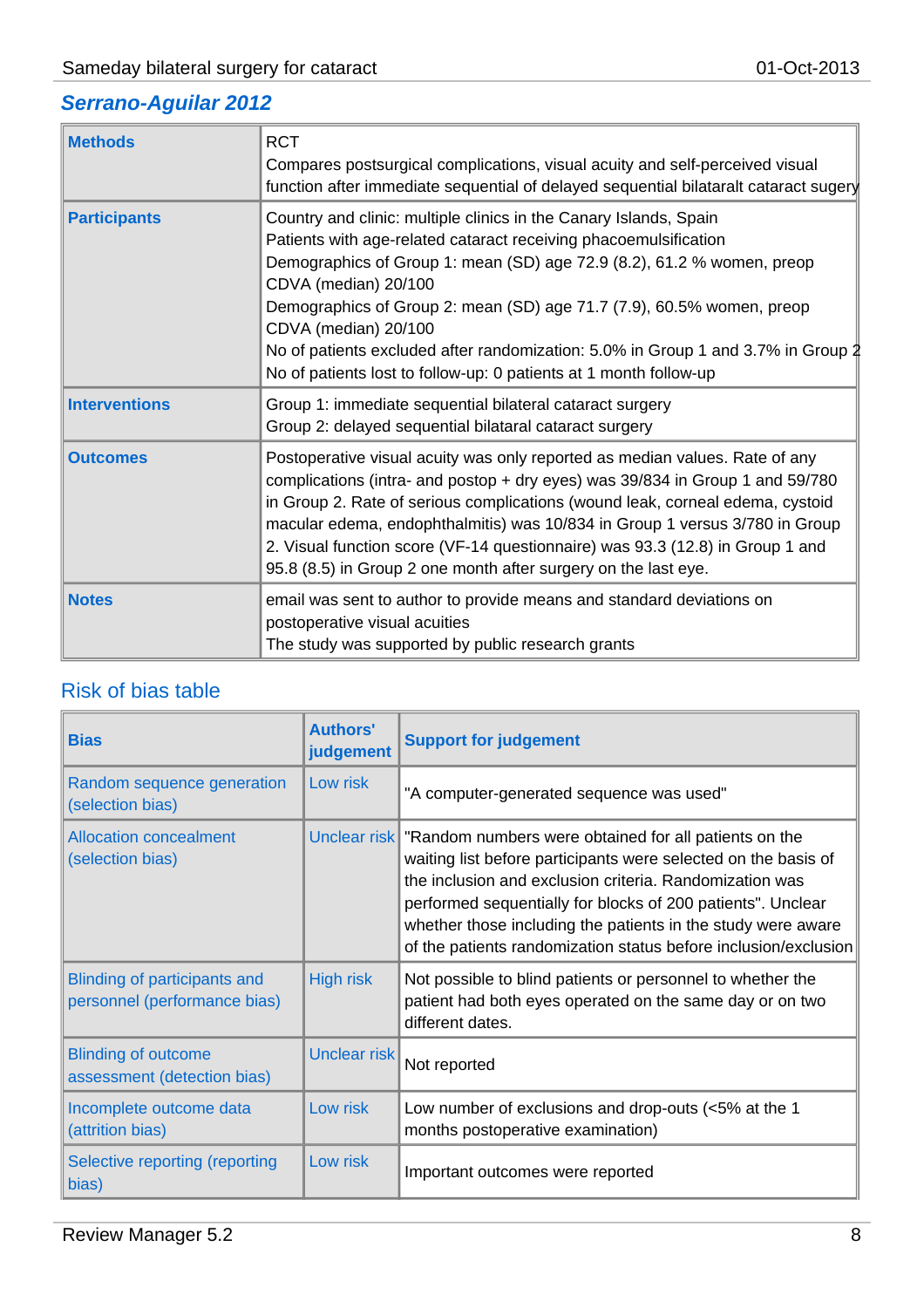| <b>Other bias</b> | Low risk | Not likely in this study |
|-------------------|----------|--------------------------|
|-------------------|----------|--------------------------|

#### *Footnotes*

### **Characteristics of excluded studies**

### *Arshinoff 2003*

| Reason for exclusion | Retrospective observational study reporting the outcome after same-day bilateral |
|----------------------|----------------------------------------------------------------------------------|
|                      | cataract surgery. Does not compare same-day bilateral with different-day         |
|                      | bilataralt surgery                                                               |

### *Arshinoff 2006*

| Reason for exclusion | Observational study assessing the resource utilization and economic incentives |
|----------------------|--------------------------------------------------------------------------------|
|                      | of same-day and different date bilateral cataract surgeries                    |

### *Arshinoff 2011*

| <b>Reason for exclusion</b><br>Literature review of reported cases. Not prospective or randomized study |
|---------------------------------------------------------------------------------------------------------|
|---------------------------------------------------------------------------------------------------------|

### *Chung 2009*

| Reason for exclusion | ▲ Prospective, non-randomized, observational study comparing the outcome after |
|----------------------|--------------------------------------------------------------------------------|
|                      | same-day bilateral cataract surgery to separate date bilateral surgery         |

### *Huang 2007*

| Reason for exclusion | Retrospective observational study describing the outcome after same-day<br>bilateral cataract surgery. Does not compare to patients being operated on<br>separate dates |
|----------------------|-------------------------------------------------------------------------------------------------------------------------------------------------------------------------|
|----------------------|-------------------------------------------------------------------------------------------------------------------------------------------------------------------------|

### *Johansson 2003*

| Reason for exclusion | Retrospective study reporting the outcome after same-day bilateral cataract |
|----------------------|-----------------------------------------------------------------------------|
|                      | surgery but does not compare to different date bilateral surgery            |

### *Johansson 2004*

| Reason for exclusion | Retrospective study reporting the refractive outcome after same-day bilateral |
|----------------------|-------------------------------------------------------------------------------|
|                      | cataract surgery but does not compare to different date bilateral surgery     |

### *Leivo 2011*

| Reason for exclusion | RCT. Compares economic costs not the rate of complications, postoperative |
|----------------------|---------------------------------------------------------------------------|
|                      | anisometropi, postoperative visual function or patients satisfaction      |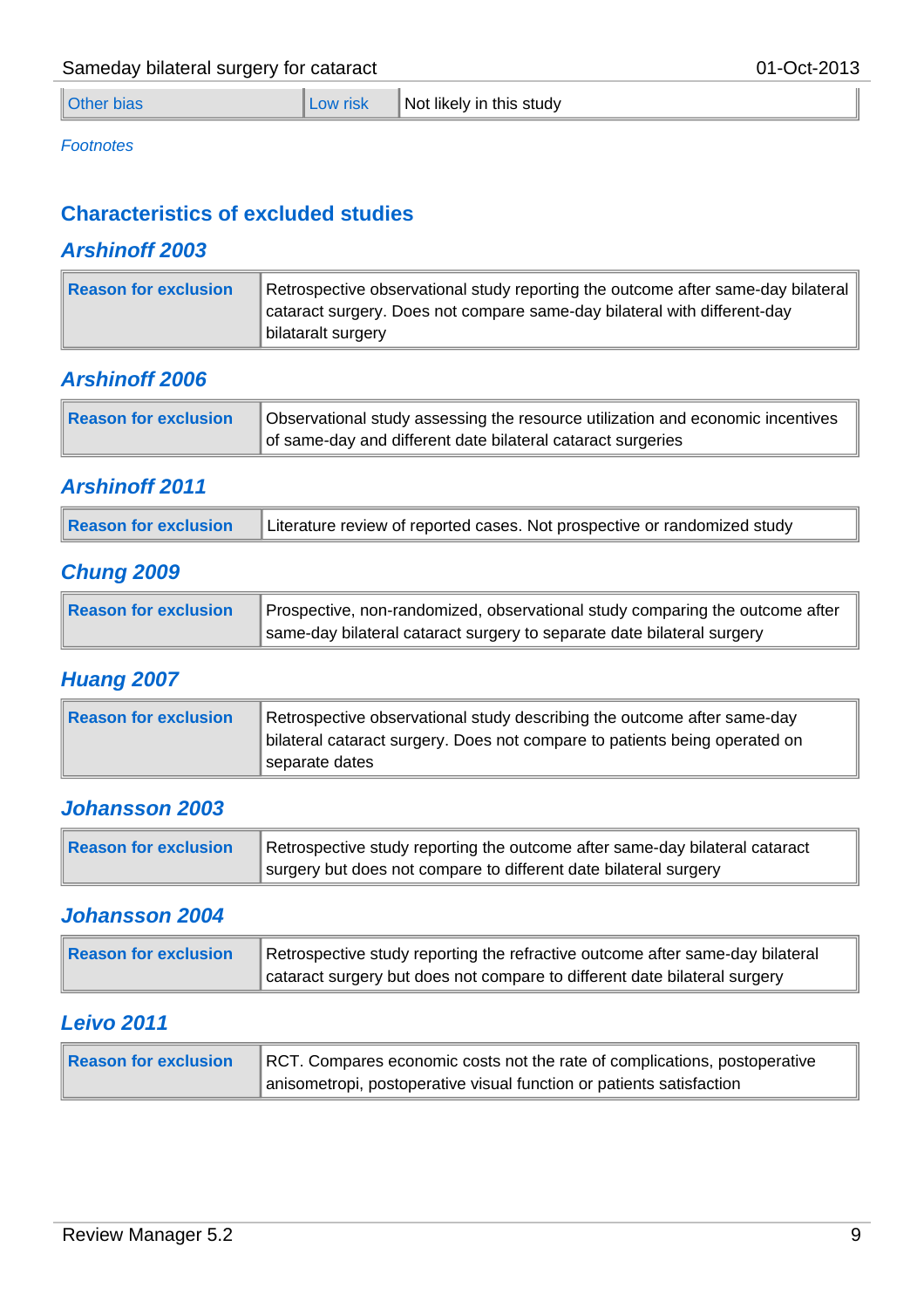### *Lundström 2009*

| Observational study reporting the resource utilization in same-day versus<br>Reason for exclusion<br>different date bilateral cataract surgery |
|------------------------------------------------------------------------------------------------------------------------------------------------|
|------------------------------------------------------------------------------------------------------------------------------------------------|

#### *Nassiri 2009*

| Reason for exclusion | Prospective, non-randomized, observational study comparing the outcome after |
|----------------------|------------------------------------------------------------------------------|
|                      | same-day or different date bilateral cataract surgery                        |

### *Ramsay 1999*

| Reason for exclusion | Retrospective study reporting the outcome after same-day bilateral cataract    |
|----------------------|--------------------------------------------------------------------------------|
|                      | surgery. Does not compare to patients being operated on separate dates. Only a |
|                      | small number of patients had phacoemulsification, the majority had ECCE        |

### *Sarikkola 2004*

| Reason for exclusion | Retrospective study reporting the outcome after same-day bilateral cataract |
|----------------------|-----------------------------------------------------------------------------|
|                      | surgery. Does not compare to a group operated on two separate dates         |

### *Sharma 2001*

| Reason for exclusion | Observational study reporting the outcome after same-day bilateral cataract |
|----------------------|-----------------------------------------------------------------------------|
|                      | surgery but does not compare to patients being operated on separate dates.  |
|                      | Only 1 patient received phacoemulsification, the rest had ECCE              |

### *Totan 2000*

| Reason for exclusion | Retrospective study reporting the outcome after same-day bilateral cataract<br>surgery in pediatric and adult patients. Does not compare to an adult group |
|----------------------|------------------------------------------------------------------------------------------------------------------------------------------------------------|
|                      | operated on two separate dates                                                                                                                             |

### *Wertheim 2002*

| Reason for exclusion | Observational study reporting the outcome after same-day bilateral cataract     |
|----------------------|---------------------------------------------------------------------------------|
|                      | surgery. Does not compare same-day bilateral to different-day bilateral surgery |

*Footnotes*

### **Characteristics of studies awaiting classification**

*Footnotes*

### **Characteristics of ongoing studies**

*Footnotes*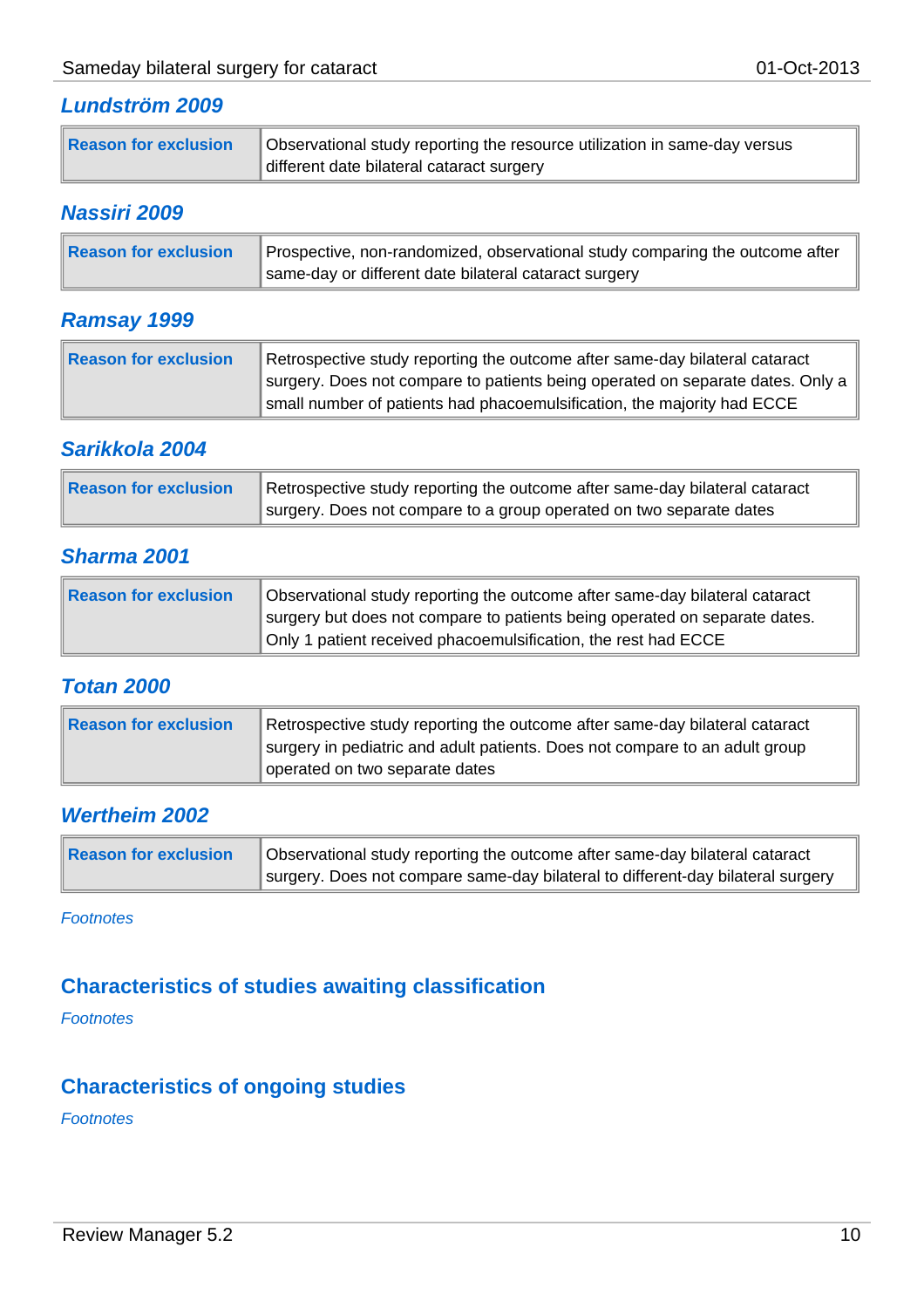## **Summary of findings tables**

## **Additional tables**

## **References to studies**

### **Included studies**

### *Lundström 2006*

*[Published in: J Cataract Refract Surg; 32: 826-830]* [Empty]

### *Sarikkola 2011*

*[Published in: J Cataract Refract Surg 2011; 37: 992-1002]* [Empty]

### *Serrano-Aguilar 2012*

*[Publshed in: J Cataract Refract Surg; 2012: 1734-1742]* [Empty]

### **Excluded studies**

### *Arshinoff 2003*

*[Published in: J Cataract Refract Surg; 29: 1281-1291]* [Empty]

### *Arshinoff 2006*

*[Published in: J Cataract Refract Surg; 32: 1355-1360]* [Empty]

### *Arshinoff 2011*

*[Published in: J Cataract Refract Surg; 37: 2105-2114]* [Empty]

### *Chung 2009*

*[Published in: Jpn J Ophthalmol; 53: 107-113]* [Empty]

### *Huang 2007*

*[Published in: Chang Gung Med J; 30: 151-160]* [Empty]

### *Johansson 2003*

*[Published in: Br J Ophthalmol; 87: 285-290]* [Empty]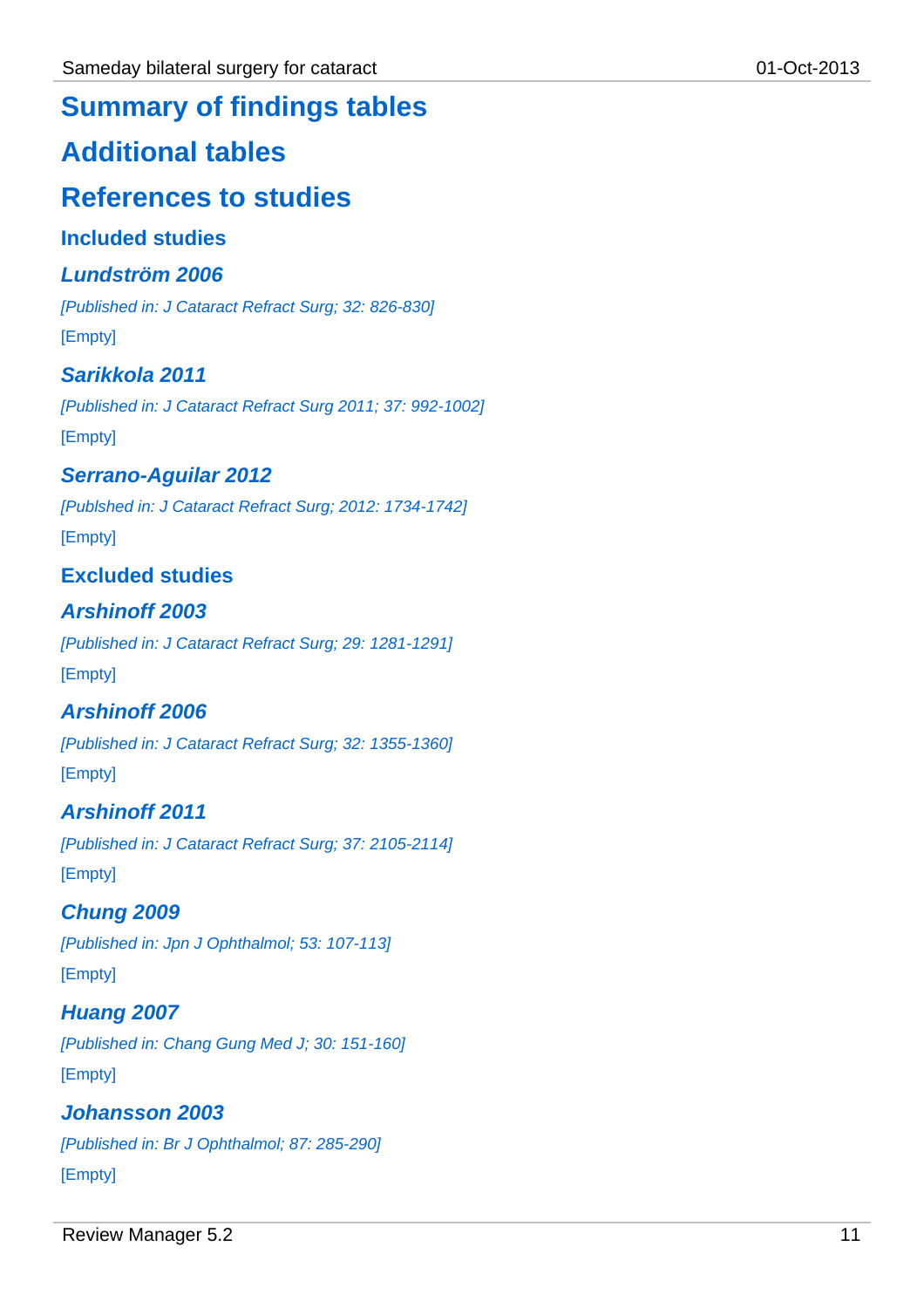### *Johansson 2004*

*[Published in: J Cataract Refract Surg; 30: 1326-1334]* [Empty]

### *Leivo 2011*

*[Published in: J Cataract Refract Surg; 37: 1003-1008]* [Empty]

### *Lundström 2009*

*[Published in: Acta Ophthalmol; 87: 33-38]* [Empty]

### *Nassiri 2009*

*[Published in: Eye; 23: 89-95]* [Empty]

### *Ramsay 1999*

*[Published in: J Cataract Refract Surg; 25: 753-762]* [Empty]

### *Sarikkola 2004*

*[Published in: J Cataract Refract Surg; 30: 1335-1341]* [Empty]

### *Sharma 2001*

*[Published in: J Cataract Refract Surg; 27: 741-744]* [Empty]

## *Totan 2000*

*[Published in: J Cataract Refract Surg; 26: 1008-1011]*

[Empty]

### *Wertheim 2002*

*[Published in: Br J Ophthalmol; 86: 1356-1358]*

[Empty]

### **Studies awaiting classification**

**Ongoing studies**

## **Other references**

### **Additional references**

**Other published versions of this review**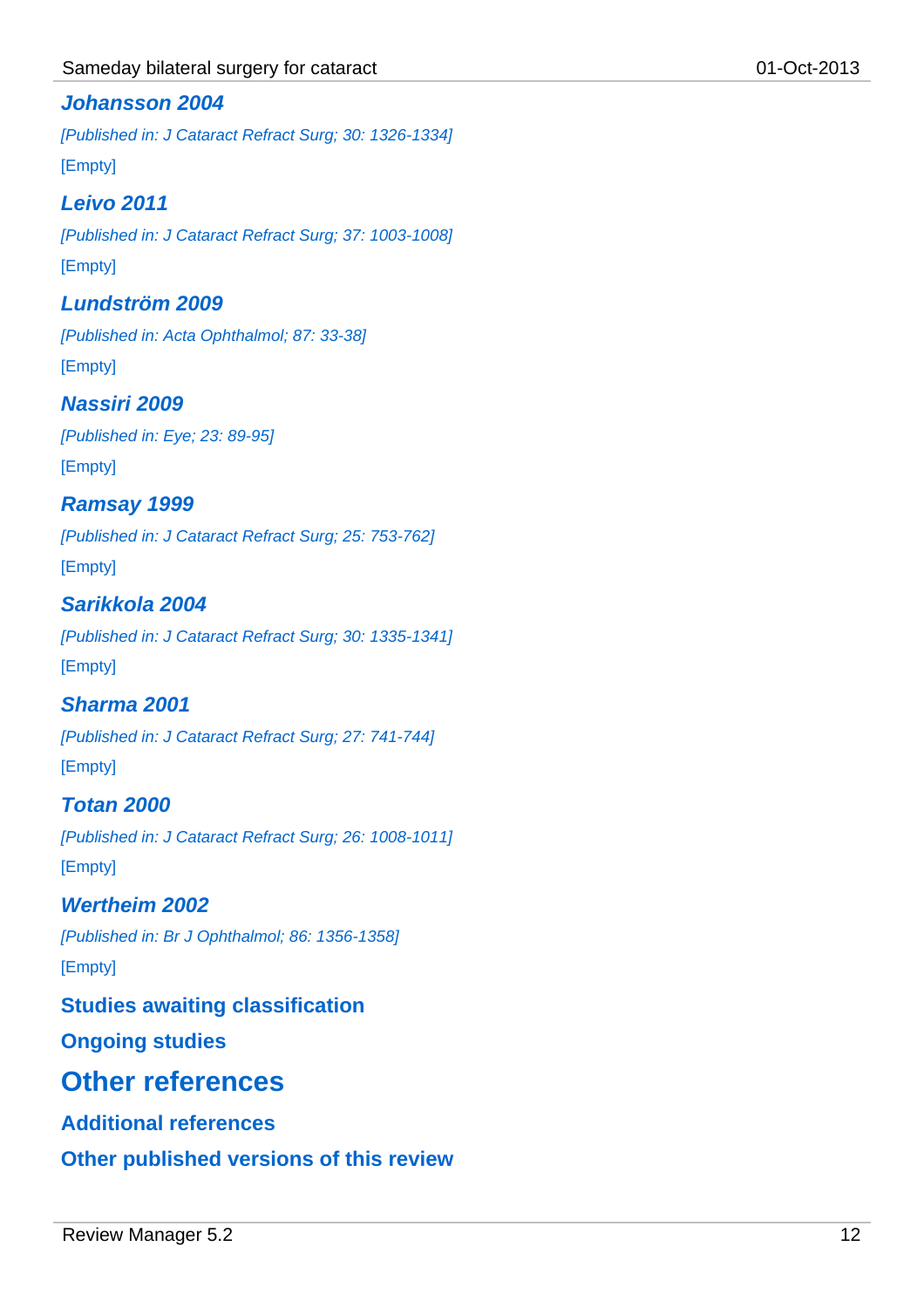### **Data and analyses**

### **1 Complication rate**

| <b>Outcome or Subgroup</b>                 | <b>Studies</b> | <b>Participa</b><br><b>nts</b> | <b>Statistical Method</b>                         | <b>Effect Estimate</b> |  |
|--------------------------------------------|----------------|--------------------------------|---------------------------------------------------|------------------------|--|
| 1.1 Any postoperative<br>complications     | 2              | 2613                           | Risk Ratio (M-H, Fixed, 95% CI) 0.79 [0.65, 0.96] |                        |  |
| 1.2 Serious postoperative<br>complications | $\overline{2}$ | 2613                           | Risk Ratio (M-H, Fixed, 95% CI) 1.57 [0.76, 3.23] |                        |  |

### **3 Self-assessed visual function**

| <b>Outcome or Subgroup</b>                  | <b>Studies</b><br>nts |      | <b>Participa</b> Statistical Method         | <b>Effect Estimate</b>              |
|---------------------------------------------|-----------------------|------|---------------------------------------------|-------------------------------------|
| 3.1 Subjective visual function<br>$\ $ test |                       | 2096 | Std. Mean Difference (IV,<br>Fixed, 95% CI) | $\left[-0.12\right]$ [-0.20, -0.03] |

# **Figures**

### **Figure 1 (Analysis 1.1)**

|                                                                                                                         | Same-day surgery |       | Different day surgery |       |                                 | <b>Risk Ratio</b>         | <b>Risk</b> |
|-------------------------------------------------------------------------------------------------------------------------|------------------|-------|-----------------------|-------|---------------------------------|---------------------------|-------------|
| Study or Subgroup                                                                                                       | Events           | Total | Events                | Total |                                 | Weight M-H, Fixed, 95% CI | M-H, Fixe   |
| Sarikkola 2011                                                                                                          | 106              | 493   | 124                   | 506   | 66.7%                           | $0.88$ [0.70, 1.10]       |             |
| Serrano-Aquilar 2012                                                                                                    | 39               | 834   | 59                    | 780   | 33.3%                           | $0.62$ [0.42, 0.92]       | $-$         |
| Total (95% CI)                                                                                                          |                  | 1327  |                       | 1286  | 100.0%                          | 0.79 [0.65, 0.96]         |             |
| Total events                                                                                                            | 145              |       | 183                   |       |                                 |                           |             |
| Heterogeneity: Chi <sup>2</sup> = 2.31, df = 1 (P = 0.13); $P = 57\%$<br>Test for overall effect: $Z = 2.33$ (P = 0.02) |                  |       |                       |       | 0.01<br>0.1<br>Favours same-day |                           |             |

Forest plot of comparison: 1 Complication rate, outcome: 1.1 Any postoperative complications.

### **Figure 2 (Analysis 1.2)**

|                                                                                                                          | Same-day surgery |       | Different day surgery |      |                                     | <b>Risk Ratio</b>               |      |
|--------------------------------------------------------------------------------------------------------------------------|------------------|-------|-----------------------|------|-------------------------------------|---------------------------------|------|
| Study or Subgroup                                                                                                        | Events           | Total | Events                |      |                                     | Total Weight M-H, Fixed, 95% Cl | М-Н. |
| Sarikkola 2011                                                                                                           | g                | 493   | 9                     | 506  | 74.1%                               | 1.03 [0.41, 2.56]               |      |
| Serrano-Aquilar 2012                                                                                                     | 10               | 834   | 3                     | 780. | 25.9%                               | 3.12 [0.86, 11.29]              |      |
| <b>Total (95% CI)</b>                                                                                                    |                  | 1327  |                       |      | 1286 100.0%                         | 1.57 [0.76, 3.23]               |      |
| Total events                                                                                                             | 19               |       | 12                    |      |                                     |                                 |      |
| Heterogeneity: Chi <sup>2</sup> = 1.92, df = 1 (P = 0.17); $I^2$ = 48%<br>Test for overall effect: $Z = 1.22$ (P = 0.22) |                  |       |                       |      | 0.01<br>0.1<br>Favours same-day sun |                                 |      |

Forest plot of comparison: 1 Complication rate, outcome: 1.2 Serious postoperative complications.